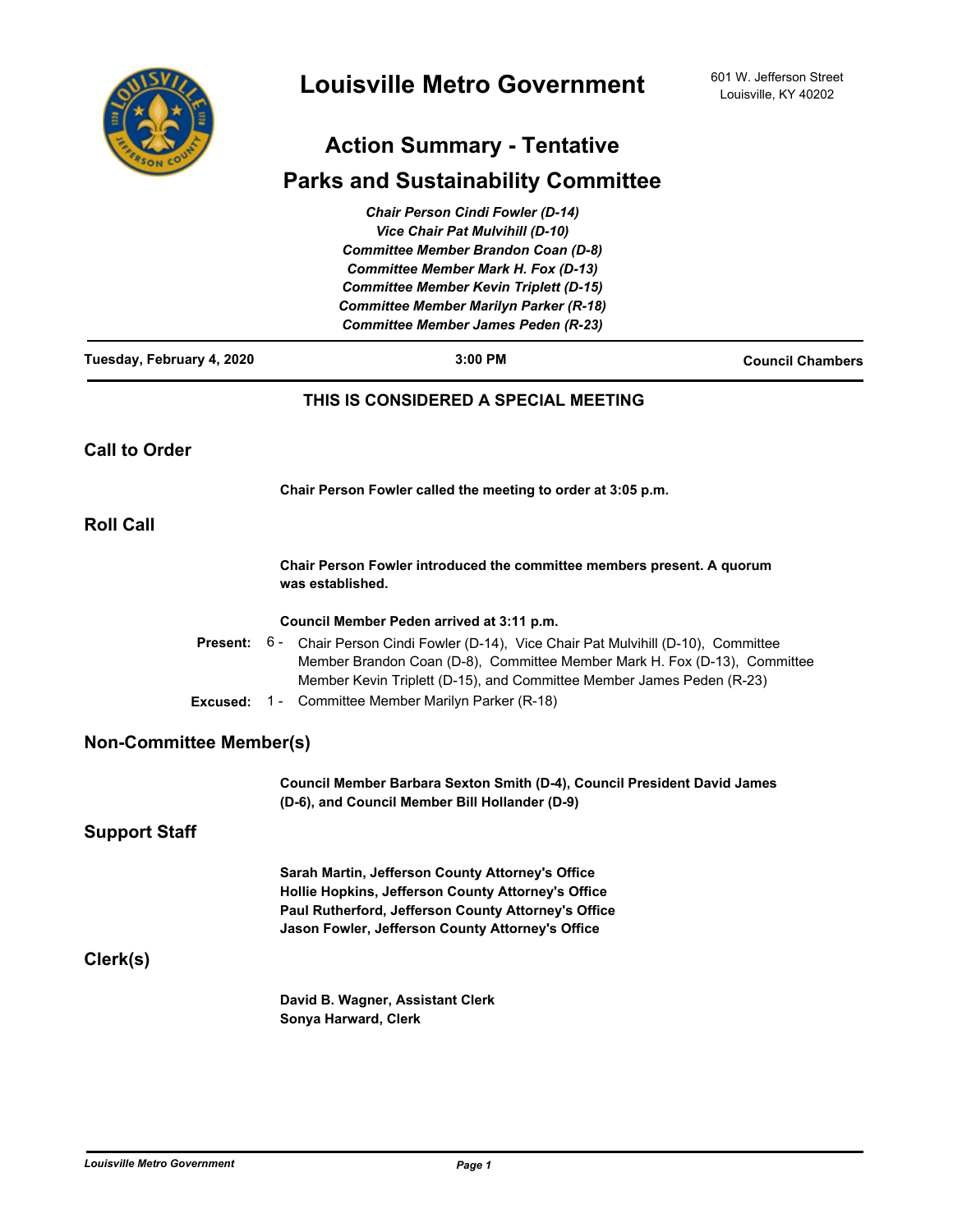## **Pending Legislation**

### **1.** [R-179-19](http://louisville.legistar.com/gateway.aspx?m=l&id=/matter.aspx?key=52296)

### **A RESOLUTION APPROVING THE NAMING OF ONE OF THE FIVE ANIMAL SERVICES BUILDINGS AS THE "KAREN AND HOYT LITTLE COMMUNITY CAT COMPLEX."**

*Sponsors:*Primary Brandon Coan (D-8) and Primary Pat Mulvihill (D-10)

Attachments: R-179-19 V.1 010620 Naming LMAS Bldg as Karen and Hoyt Little Community Cat Complex.pdf [Alley Cats Application Naming Rights.12.16.19.pdf](http://louisville.legistar.com/gateway.aspx?M=F&ID=c4f1056f-faa4-4da8-8987-6b6e208449f4.pdf)

**This item was held in committee.**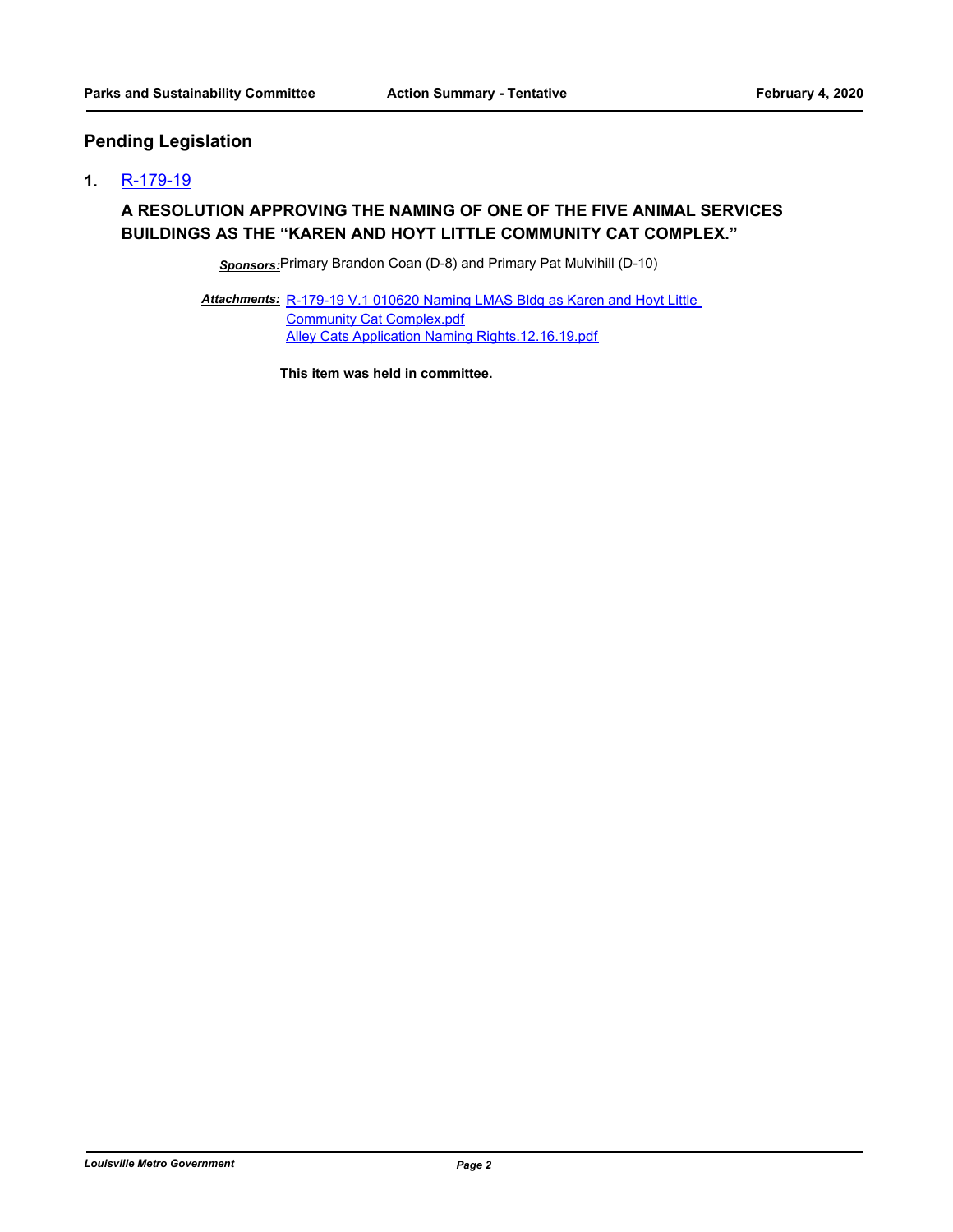### **2.** [R-005-20](http://louisville.legistar.com/gateway.aspx?m=l&id=/matter.aspx?key=52391)

## **A RESOLUTION PURSUANT TO METRO ORDINANCES, APPROVING THE FOLLOWING CONTRACTS FOR OPERATION OF METRO GOLF COURSES (AMENDMENT BY SUBSTITUTION).**

*Sponsors:*Primary Cindi Fowler (D-14)

Attachments: [R-005-20 V.3 CABS 020520 Parks Contract Approval.pdf](http://louisville.legistar.com/gateway.aspx?M=F&ID=f58ca7a3-f112-47e5-b990-3678a9aaa436.pdf)

[R-005-20 V.1 010920 ATTACH Greg Basham - Iroquois.pdf](http://louisville.legistar.com/gateway.aspx?M=F&ID=138b2ed9-8e70-4f58-9294-46e9ae91b6f2.pdf)

[R-005-20 V.1 010920 ATTACH Kevin Greenwell-Seneca.pdf](http://louisville.legistar.com/gateway.aspx?M=F&ID=c2723085-de64-42ed-9b80-911f1ad62895.pdf)

[R-005-20 V.1 010920 ATTACH Youth Golf Coalition - Shawnee.pdf](http://louisville.legistar.com/gateway.aspx?M=F&ID=424c004b-40a8-422a-ad9d-a2020813cbb2.pdf)

[R-005-20 PROPOSED CABS 020520 HANDOUT Approving Golf](http://louisville.legistar.com/gateway.aspx?M=F&ID=911c17fd-cc86-4886-8d49-20673420a227.pdf)  Contracts (2nd Amendment by Substitution).pdf [R-005-20 V.2 CABS 020420 Parks Contract Approval.pdf](http://louisville.legistar.com/gateway.aspx?M=F&ID=e5d1606a-d3da-459a-ac6a-072133ec0fc5.pdf)

[R-005-20 PROPOSED CABS 020420 Approving Golf Contracts](http://louisville.legistar.com/gateway.aspx?M=F&ID=e918262d-55ff-46ba-87b2-d60a564c306e.pdf)  (Amendment by Substitution).pdf [R-005-20 V.1 010920 Parks Contract Approval.pdf](http://louisville.legistar.com/gateway.aspx?M=F&ID=2f5293e9-81c2-4852-b8c2-b77c79510eea.pdf)

[020520 HANDOUT - RPF Contracts Breakdown.pdf](http://louisville.legistar.com/gateway.aspx?M=F&ID=860e0e33-bbc9-4557-b80a-3ff62e4ef79f.pdf)

[020520 HANDOUT George A Demling RFP response.pdf](http://louisville.legistar.com/gateway.aspx?M=F&ID=c0b4e691-8218-42e5-9d3e-84e4bac0837e.pdf)

[020420 HANDOUT - Interview Questions and Interview Committee](http://louisville.legistar.com/gateway.aspx?M=F&ID=f4ceca5e-b203-44c8-aae5-85f420cbbfe5.pdf)  Notes.pdf

[020420 HANDOUT - Scoring Summary.pdf](http://louisville.legistar.com/gateway.aspx?M=F&ID=d7ea0036-65e0-4aab-8cc4-f8cce14402c6.pdf)

[020420 HANDOUT - Kevin Greenwell.pdf](http://louisville.legistar.com/gateway.aspx?M=F&ID=653767db-d581-4689-984d-c9a8c680b726.pdf)

[020420 HANDOUT - Youth Golf Coalition.pdf](http://louisville.legistar.com/gateway.aspx?M=F&ID=211d2b7e-4a0c-4cd2-8023-c5478c738ea3.pdf)

[R-005-20 REMOVED FROM RESOLUTION G Hummel - Sun](http://louisville.legistar.com/gateway.aspx?M=F&ID=997c860b-d38c-44b6-9af5-1f8bc66f1064.pdf)  Valley.pdf [R-005-20 REMOVED FROM RESOLUTION Patrick](http://louisville.legistar.com/gateway.aspx?M=F&ID=47c204b6-6835-4dcd-8d3f-123ba6359e6f.pdf)  Vadden-Vettiner.pdf [R-005-20 REMOVED FROM RESOLUTION T Betz Golf-Long\\_Run.pdf](http://louisville.legistar.com/gateway.aspx?M=F&ID=3dc19f6f-104b-4bf2-8ef6-667e63fe2ec8.pdf)

**A motion was made by Committee Member Triplett, seconded by Vice Chair Mulvihill, that this Resolution be recommended for approval.**

**Chair Person Fowler read a proposed amendment by substitution into the record.**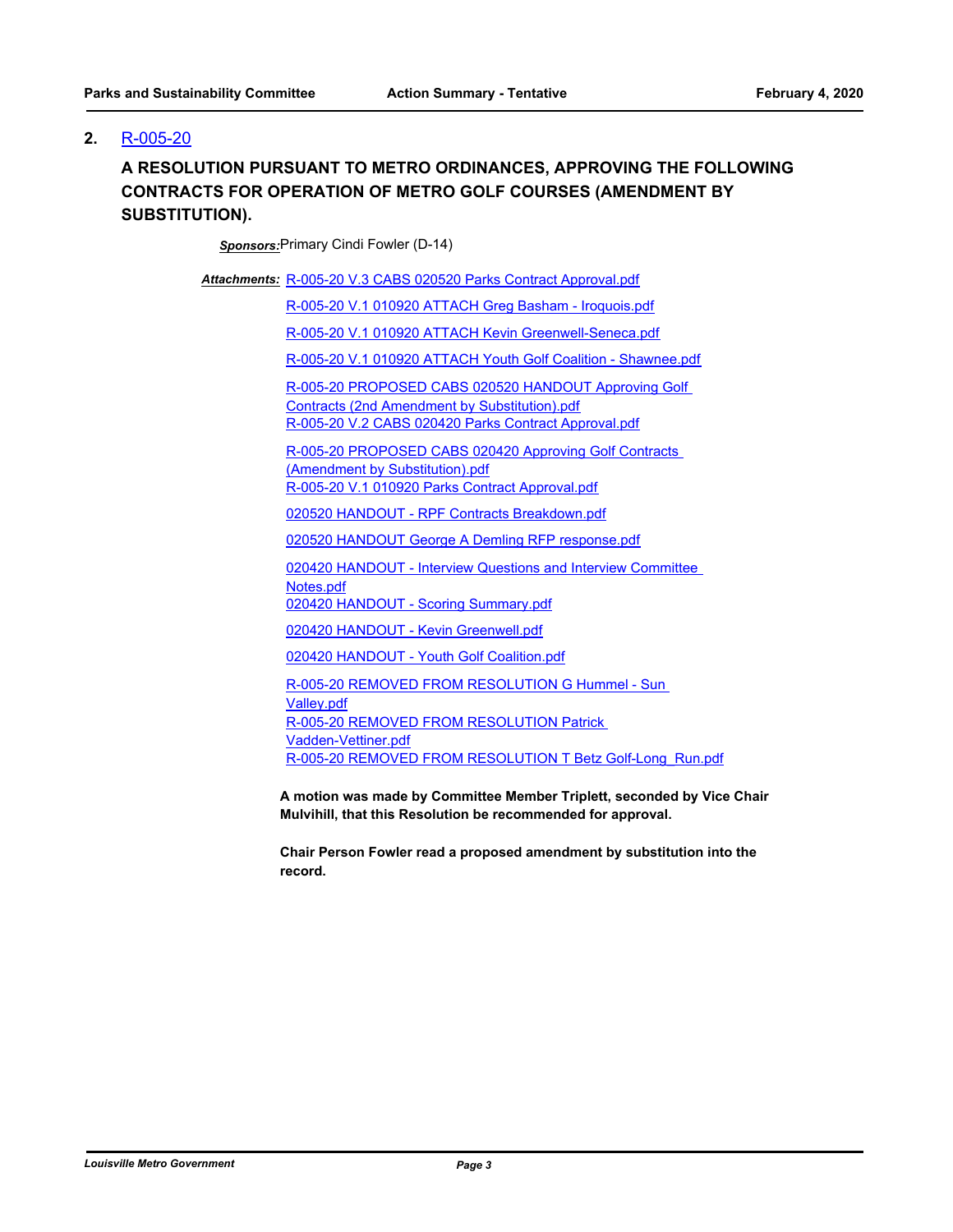**A motion was made by Committee Member Fox, seconded by Committee Member Triplett, that this Resolution be amended by substitution with the attached document labeled 'R-005-20 PROPOSED CABS 020420 Approving Golf Contracts (Amendment by Substitution).pdf'.**

**The motion to amend by substitution carried by a voice vote.**

**The following spoke to the item:**

- **Chair Person Fowler**
- **Jason Fowler, Jefferson County Attorney's Office**
- **Paul Rutherford, Jefferson County Attorney's Office**
- **Vice Chair Mulvihill**
- **Paul Rutherford**
- **Chair Person Fowler**
- **Paul Rutherford**
- **Jason Fowler**
- **Chair Person Fowler**
- **Vice Chair Mulvihill**
- **Jason Fowler**
- **Chair Person Fowler**
- **Margaret Brosko, Parks and Recreation**
- **Joel Neaveill, Office of Management and Budget**
- **Vice Chair Mulvihill**
- **Joel Neaveill**
- **Chair Person Fowler**
- **Committee Member Fox**
- **Hollie Hopkins, Jefferson County Attorney's Office**

**A motion was made by Chair Person Fowler, seconded by Committee Member Coan, that each contract be considered individually. The motion to consider each contract individually carried by a voice vote.**

**The following spoke to the item:**

- **Chair Person Fowler**
- **Council President James**
- **Chair Person Fowler**
- **Committee Member Sexton Smith**
- **Margaret Brosko**
- **Committee Member Sexton Smith**
- **Margaret Brosko**
- **Chair Person Fowler**
- **Margaret Brosko**
- **Committee Member Peden**
- **Chair Person Fowler**
- **Council Member Hollander**
- **Margaret Brosko**
- **Joel Neaveill**

**A motion was made by Committee Member Fox, seconded by Committee Member Triplett, that this amended Resolution be tabled. The motion to table carried without objection.**